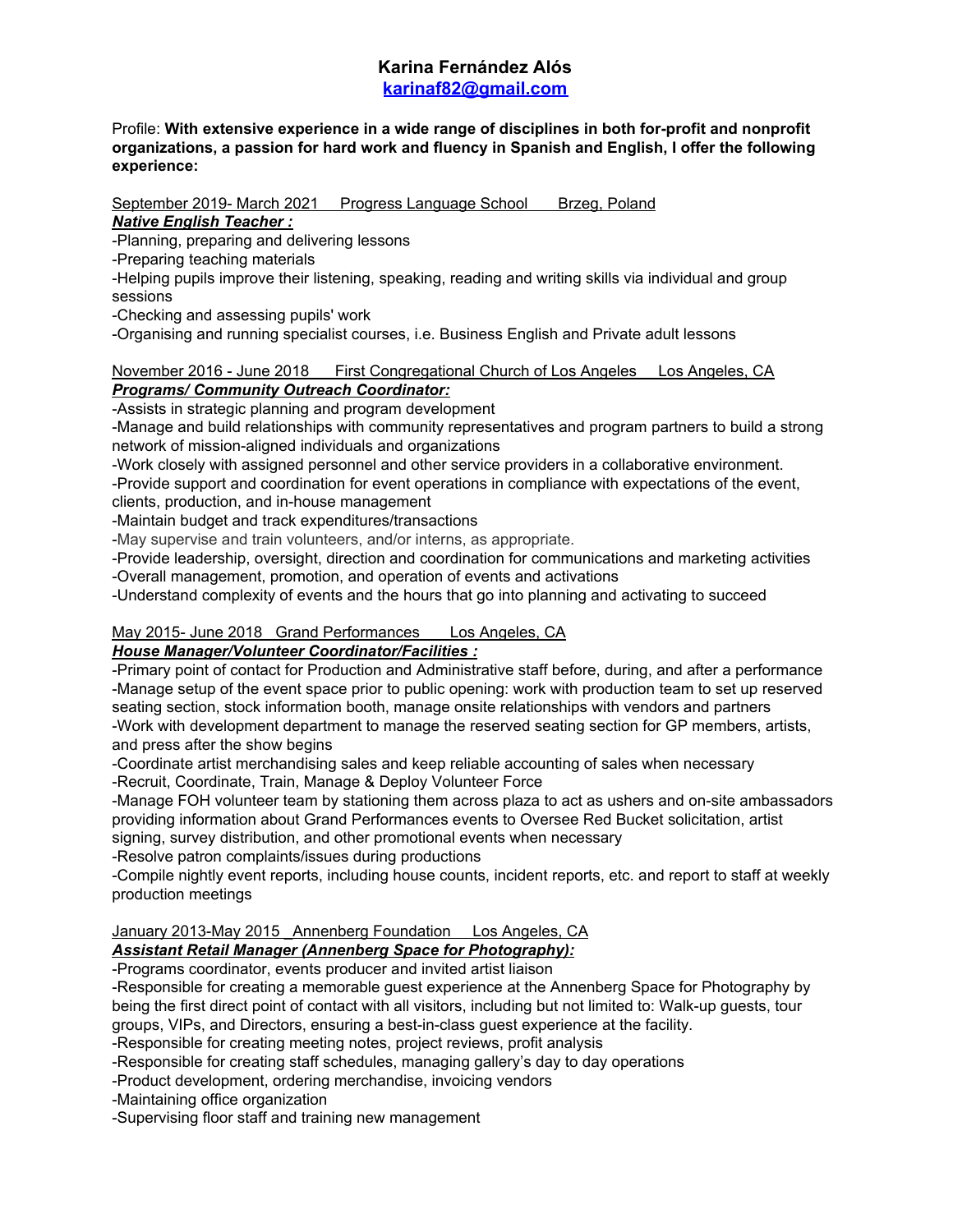## January 2013- June 2018 The Art of Elysium Los Angeles, CA

### *English Teacher Volunteer:*

-Provide interactive theatre programming in English for kids who are battling serious medical conditions.

## April 2010- January 2013 Discovery Channel Museum New York, NY

#### *Groups and Workshop Coordinator (April 2010-January 2013) / Exhibit Host "The Dead Sea Scrolls" (Oct 2011-May 2012):*

-Provide student workshops including art projects in relation to the specific exhibit.

-Required to memorize 10-minute monologue and perform it every 10 min. for groups of 50

-Responsible for the appearance and upkeep of items on exhibit

-Responsible for welcoming and guiding student groups through the museum

## April 2010- October 2012 Zamaan Bar/JUJAMCYN Theatres New York, NY

## *Manager/Head Bartender:*

-Responsible for sales and payroll

-Supervised and trained sales staff

-Manage bar operations and administration including scheduling, reports, inventory and customer service. -Responsible for opening and closing the restaurant, the proper operation of the bar, receipts, and inventory accountability.

-Check with guests to ensure that they are enjoying their meals and take action to correct any problems. -Observe diners to respond to any additional requests and to determine when meals have been completed

## January 2008-April 2010 Delorenzo Gallery New York, NY

## *Gallery Assistant Director:*

- Set up, organized and maintained various records and files
- Proofread, translated and edited material as appropriate
- Extensive Internet and library research. Maintained auction records up to date.
- -Performed all general office support duties

-Provided information to visitors

-Sales assistant to gallery director

#### September 2004– May 2008 Tasti-D-lite/ Juta Investments New York. NY *Store Manager/Office Assistant:*

-Responsible for sales, serving customers and payroll

-Supervised and trained sales staff in two store locations

-In charge of ordering supplies and maintenance of equipment

-Performed all general office support duties

-Updated financial accounts utilizing Excel spreadsheets

## **Education:**

2004-2007 Fordham University New York City, NY -Art History (Major) and Political Science (Minor) Degree

**Interests/Skills:** 160hr TEFL certification, Disney Institute graduate, Museum Store Association scholarship winner, CPR Certification, Teaching Artist, Traveling, Art Museums, Educational Outreach, Environment Protection, Theater, Human and Animal Rights, Languages, Internet capabilities, Mindbody software, Microsoft Word, Excel, Powerpoint.

**Languages:** Fluent in English, Spanish. Working knowledge of: Italian, French, and Portuguese